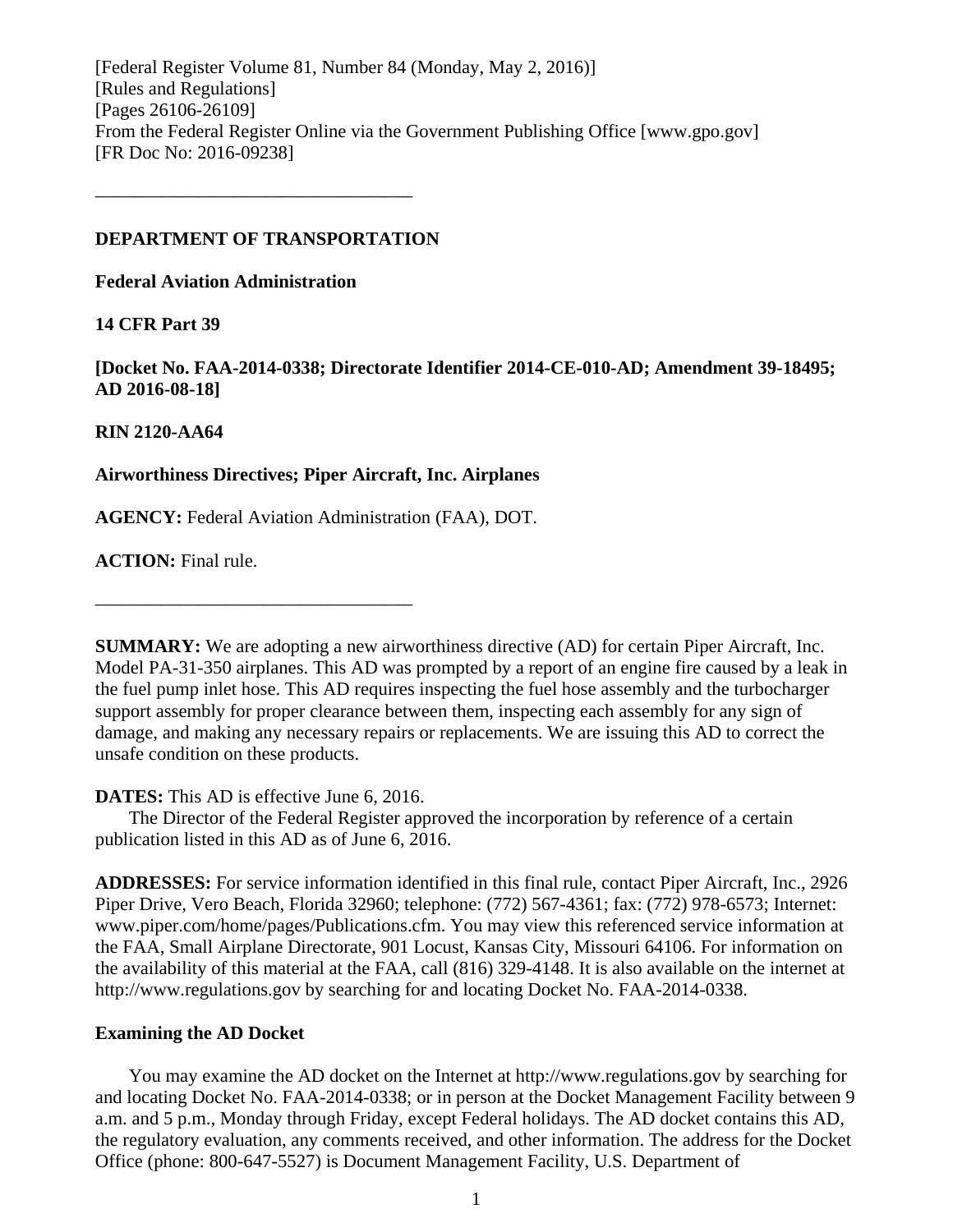Transportation, Docket Operations, M-30, West Building Ground Floor, Room W12-140, 1200 New Jersey Avenue SE., Washington, DC 20590.

**FOR FURTHER INFORMATION CONTACT:** Gary Wechsler, Aerospace Engineer, FAA, Atlanta Aircraft Certification Office, 1701 Columbia Avenue, College Park, Georgia 30337; telephone: (404) 474-5575; fax: (404) 474-5606; email: gary.wechsler@faa.gov.

### **SUPPLEMENTARY INFORMATION:**

#### **Discussion**

We issued a supplemental notice of proposed rulemaking (SNPRM) to amend 14 CFR part 39 by adding an AD that would apply to certain Piper Aircraft, Inc. Model PA-31-350 airplanes. The SNPRM published in the Federal Register on January 26, 2016 (81 FR 4214). We preceded the SNPRM with a notice of proposed rulemaking (NPRM) that published in the Federal Register on June 3, 2014 (79 FR 31888). The NPRM proposed to require inspecting the fuel hose assembly and the turbocharger support assembly for proper clearance between them, inspecting each assembly for any sign of damage, and making any necessary repairs or replacements. The NPRM was prompted by a report of an engine fire on a Piper Aircraft, Inc. (Piper) Model PA-31-350 airplane. Investigation revealed that the fire was caused by a leak in the fuel pump inlet hose that resulted from repeated contact with an adjacent turbocharger support assembly caused by inadequate clearance between the two assemblies. The SNPRM proposed to require the same actions as proposed in the NPRM using revised service information issued by the manufacturer to clarify which engines are part of the airplane applicability and to revise the instructions for accomplishing the proposed actions.

This condition, if not corrected, could result in damage to the fuel inlet hose assembly, which could cause the fuel pump inlet hose to fail and leak fuel in the engine compartment. This condition could also cause damage to the turbocharger support assembly, which could require the turbocharger support assembly to be repaired or replaced.

### **Comments**

We gave the public the opportunity to participate in developing this AD. We received no comments on the SNPRM (81 FR 4214, January 26, 2016) or on the determination of the cost to the public.

### **Conclusion**

We reviewed the relevant data and determined that air safety and the public interest require adopting this AD as proposed except for minor editorial changes. We have determined that these minor changes:

- Are consistent with the intent that was proposed in the SNPRM (81 FR 4214, January 26, 2016) for correcting the unsafe condition; and
- Do not add any additional burden upon the public than was already proposed in the SNPRM (81 FR 4214, January 26, 2016).

### **Related Service Information Under 1 CFR Part 51**

We reviewed Piper Aircraft, Inc. Service Bulletin No. 1257A, dated August 4, 2015. The service information describes procedures for the following. This service information is reasonably available because the interested parties have access to it through their normal course of business or by the means identified in the ADDRESSES section.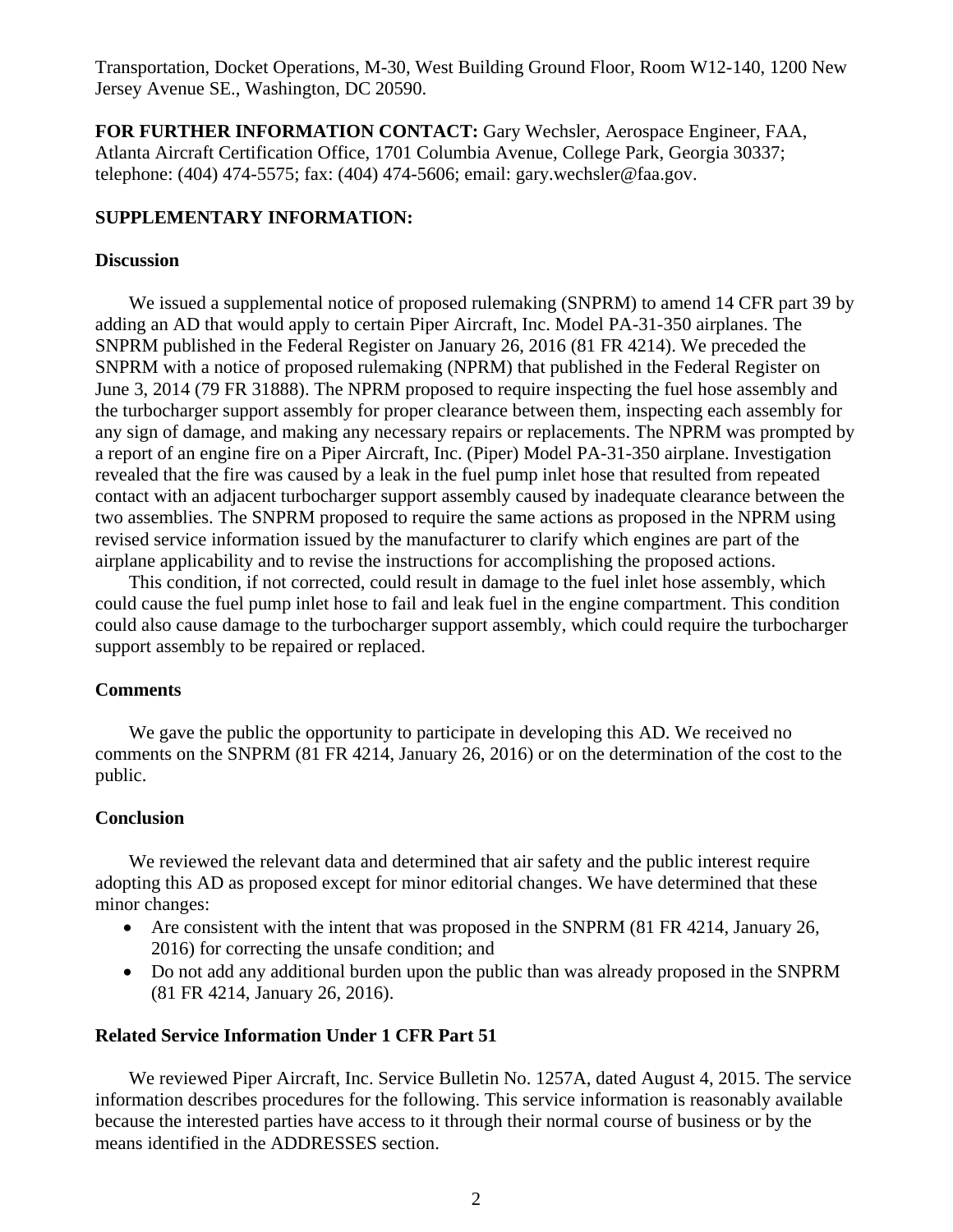–Inspecting for a minimum 3/16-inch clearance between the fuel hose assembly and the turbocharger support assembly and making any necessary adjustments.

–Inspecting the fuel hose assembly for any signs of damage and, if necessary, replacing with a serviceable part.

–Inspecting the turbocharger support assembly for any signs of damage and, if necessary, repairing or replacing with a serviceable part.

–Performing an engine run-up to check for any leaks.

### **Differences Between This AD and the Service Information**

There are differences between the compliance times for the corrective actions in this AD and those in the related service information.

We based the compliance times in this AD on risk analysis and cost impact to operators. There has only been one event of the reported incident in the operational history of Piper Model PA-31-350 airplanes. Cost was also a strong consideration due to the age of the fleet and the number of airplanes still in service.

The one-time inspection required in this AD is very inexpensive and requires minimal time to accomplish. It is expected that almost all airplanes in service can be cleared with a single inspection, and no additional actions or costs would be incurred by the vast majority of the fleet.

We determined that a single inspection with any necessary corrective actions is an adequate terminating action for the unsafe condition. The risk related to future maintenance on the fuel line would be mitigated by the related service information and awareness from this AD.

#### **Costs of Compliance**

We estimate that this AD affects 773 airplanes of U.S. registry. We estimate the following costs to comply with this AD:

| <b>Action</b>                                                                                                             | <b>Labor</b> cost                                                | Parts<br>cost | Cost per<br>product | Cost on U.S.<br>operators |
|---------------------------------------------------------------------------------------------------------------------------|------------------------------------------------------------------|---------------|---------------------|---------------------------|
| Inspect for proper clearance between the<br>fuel hose assembly and the turbocharger<br>support assembly                   | .5 work-hour $\times$ \$85<br>per hour $=$ \$85                  | N/A           | \$42.50             | \$32,852.50               |
| Inspect the fuel hose assembly for<br>evidence of leaking, cracking, chafing,<br>and any other sign of damage             | .5 work-hour $\times$ \$85<br>per hour = $$42.50$                | N/A           | 42.50               | 32,852.50                 |
| Inspect the turbocharger support assembly<br>for evidence of chafing and any other sign $ per hour = $42.50$<br>of damage | .5 work-hour $\times$ \$85                                       | N/A           | 42.50               | 32,852.50                 |
| Engine run-up/leak check                                                                                                  | 1 work-hour $\times$ \$85 =<br>\$85 (.5 work hour<br>per engine) | N/A           | 85                  | 65,705                    |

### **Estimated Costs**

We estimate the following costs to do any necessary follow-on actions that will be required based on the results of the inspection. We have no way of determining the number of airplanes that might need these corrective actions.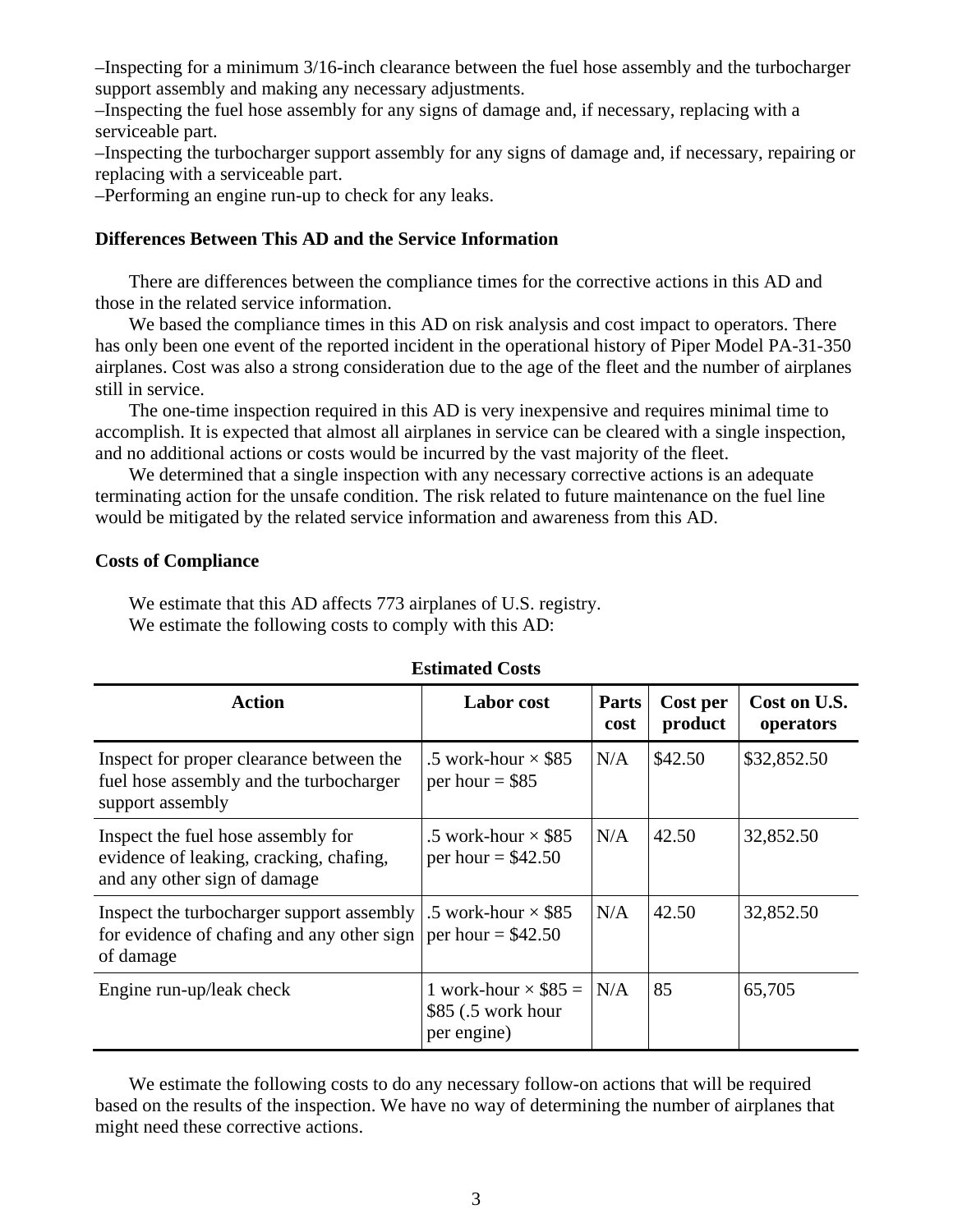### **On-Condition Costs**

| Action                                                                                                                               | <b>Labor</b> cost                                       | <b>Parts</b><br>cost | Cost per<br>product |
|--------------------------------------------------------------------------------------------------------------------------------------|---------------------------------------------------------|----------------------|---------------------|
| Adjust routing of fuel hose assembly for proper clearance<br>between the fuel hose assembly and the turbocharger<br>support assembly | 5.5 work-hours $\times$<br>$$85$ per hour =<br>\$467.50 | N/A                  | \$467.50            |
| Replace Piper fuel pump inlet hose assembly, part<br>number 39995-34 (2 per airplane)                                                | 1 work-hour $\times$ \$85<br>per hour = $$85$           | 1,068                | 1,153               |
| Replace Lycoming turbocharger support assembly, part<br>number LW-18302 (2 per airplane)                                             | 24 work-hours $\times$<br>\$85 per hour $=$<br>\$2,040  | 12,874               | 14,914              |

### **Authority for This Rulemaking**

Title 49 of the United States Code specifies the FAA's authority to issue rules on aviation safety. Subtitle I, section 106, describes the authority of the FAA Administrator. Subtitle VII: Aviation Programs, describes in more detail the scope of the Agency's authority.

We are issuing this rulemaking under the authority described in Subtitle VII, Part A, Subpart III, section 44701: ''General requirements.'' Under that section, Congress charges the FAA with promoting safe flight of civil aircraft in air commerce by prescribing regulations for practices, methods, and procedures the Administrator finds necessary for safety in air commerce. This regulation is within the scope of that authority because it addresses an unsafe condition that is likely to exist or develop on products identified in this rulemaking action.

### **Regulatory Findings**

This AD will not have federalism implications under Executive Order 13132. This AD will not have a substantial direct effect on the States, on the relationship between the national government and the States, or on the distribution of power and responsibilities among the various levels of government.

For the reasons discussed above, I certify that this AD:

(1) Is not a ''significant regulatory action'' under Executive Order 12866,

(2) Is not a ''significant rule'' under DOT Regulatory Policies and Procedures (44 FR 11034, February 26, 1979),

(3) Will not affect intrastate aviation in Alaska, and

(4) Will not have a significant economic impact, positive or negative, on a substantial number of small entities under the criteria of the Regulatory Flexibility Act.

### **List of Subjects in 14 CFR Part 39**

Air transportation, Aircraft, Aviation safety, Incorporation by reference, Safety.

### **Adoption of the Amendment**

Accordingly, under the authority delegated to me by the Administrator, the FAA amends 14 CFR part 39 as follows: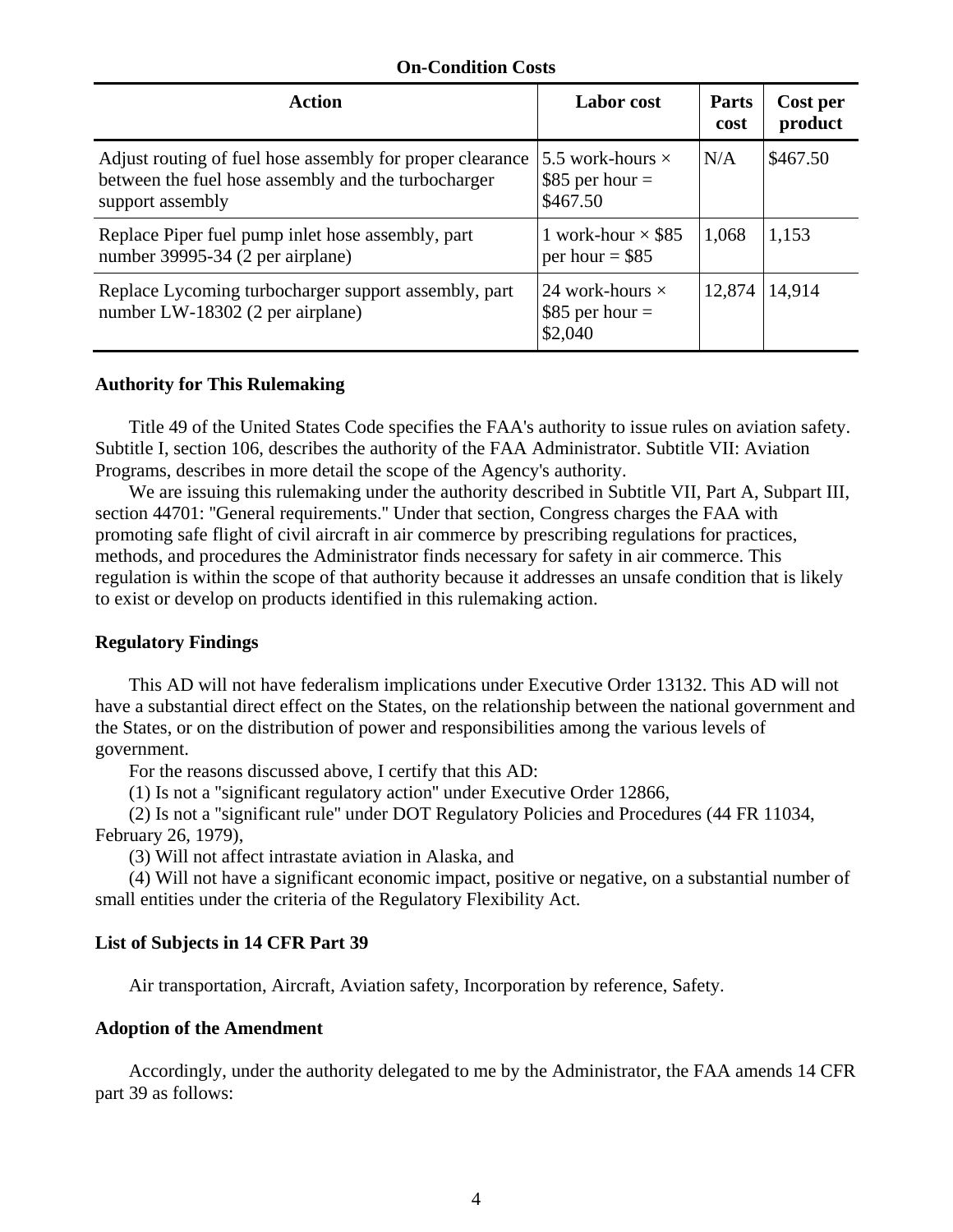# **PART 39–AIRWORTHINESS DIRECTIVES**

1. The authority citation for part 39 continues to read as follows:

Authority: 49 U.S.C. 106(g), 40113, 44701.

# **§ 39.13 [Amended]**

2. The FAA amends § 39.13 by adding the following new airworthiness directive (AD):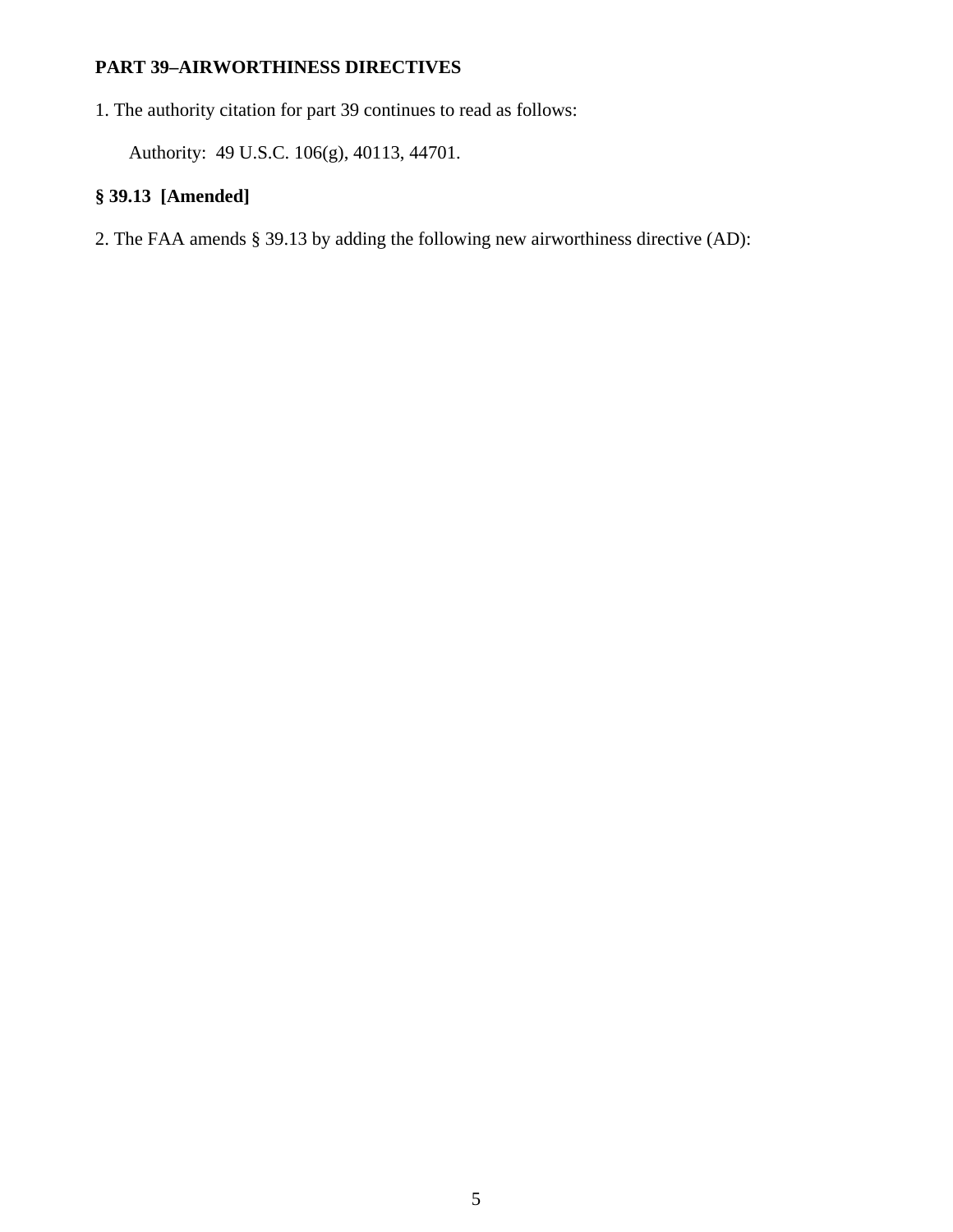# **AIRWORTHINESS DIRECTIVE**



**Aviation Safety**

**www.faa.gov/aircraft/safety/alerts/** www.gpoaccess.gov/fr/advanced.html

**2016-08-18 Piper Aircraft, Inc.:** Amendment 39-18495; Docket No. FAA-2014-0338; Directorate Identifier 2014-CE-010-AD.

# **(a) Effective Date**

This AD is effective June 6, 2016.

# **(b) Affected ADs**

None.

# **(c) Applicability**

This AD applies to Piper Aircraft, Inc. Model PA-31-350 airplanes, serial numbers 31-5001 through 31-5004, 31-7305005 through 31-8452024, and 31-8253001 through 31-8553002, certificated in any category, that are equipped with the following engines and fuel pump hose assemblies:

| <b>Engine</b>                      | <b>Manufacturer's hose</b><br>name   | <b>Manufacturer's part</b><br>number $(P/N)$ | <b>Hose description</b>                  |
|------------------------------------|--------------------------------------|----------------------------------------------|------------------------------------------|
| TIO-540-J2B<br>(right wing)        | Hose Assembly—Fuel Piper 39995-034   |                                              | Inlet fuel hose to engine<br>fuel pump.  |
| LTIO-540-J2B<br>(left wing)        | Hose, Fuel pump to<br>Injector       | Lycoming LW-12877-<br>6S142                  | Exit fuel hose from engine<br>fuel pump. |
| <b>TIO540-J2BD</b><br>(right wing) | Hose, Fuel pump to<br>Injector       | Lycoming LW-12877-<br>6S142                  | Exit fuel hose from engine<br>fuel pump. |
| LTIO-540-J2BD<br>(left wing)       | Hose Assembly—Fuel   Piper 39995-034 |                                              | Inlet fuel hose to engine<br>fuel pump.  |

# **Table 1 to Paragraph (c) of This AD–Applicable Engines and Fuel Pump Hose Assemblies**

# **(d) Subject**

Joint Aircraft System Component (JASC)/Air Transport Association (ATA) of America Code 73: Engine Fuel and Control.

# **(e) Unsafe Condition**

This AD was prompted by a report of an engine fire caused by a leak in the fuel pump inlet hose. We are issuing this AD to correct the unsafe condition on these products.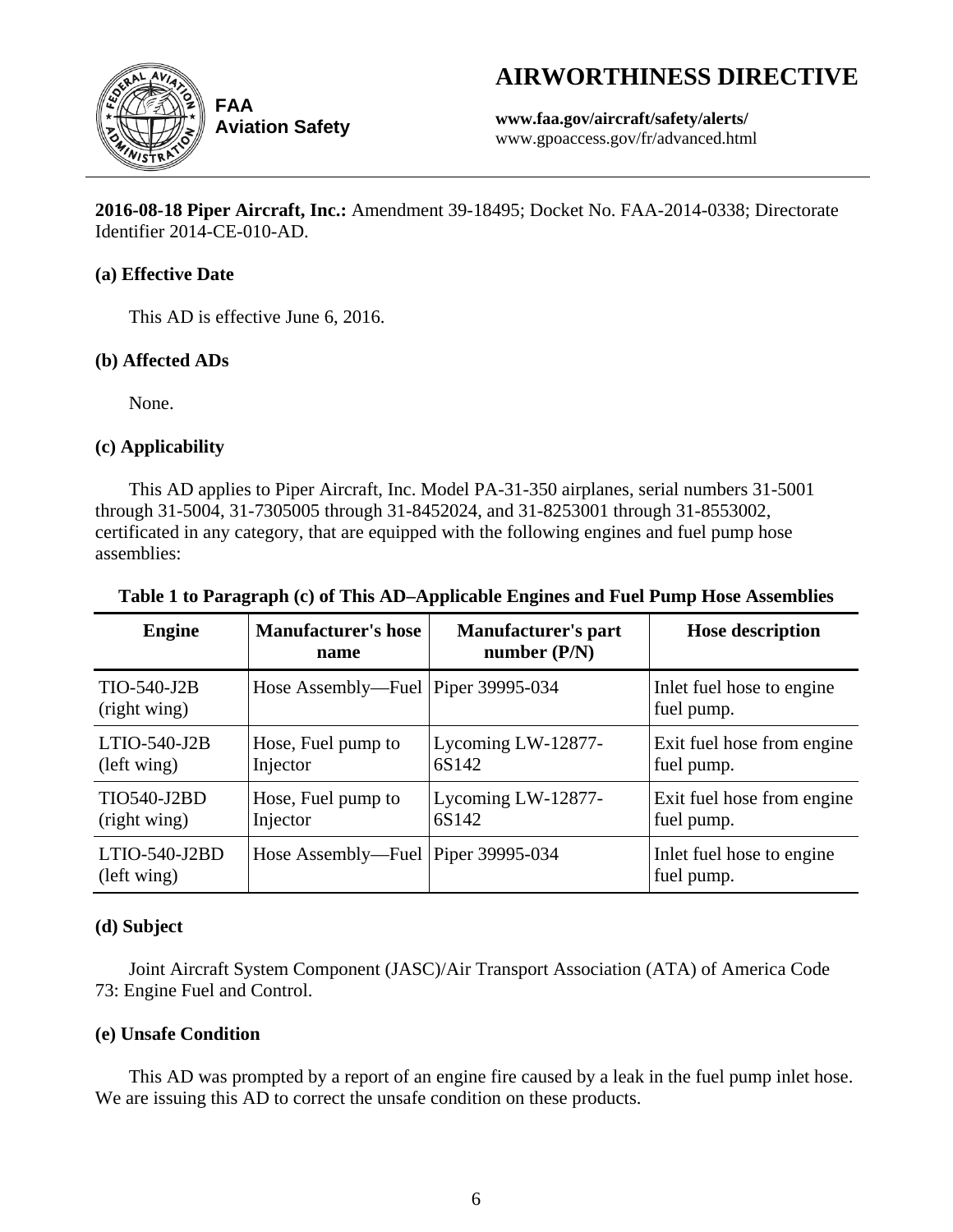### **(f) Compliance**

Comply with this AD within the compliance times specified in paragraphs  $(g)(1)$  through  $(j)(2)$ of this AD, unless already done.

### **(g) Ensure Proper Clearance Between the Fuel Hose Assembly and the Turbocharger Support Assembly**

(1) Within the next 60 hours time-in-service (TIS) after June 6, 2016 (the effective date of this AD) or within the next 6 months after June 6, 2016 (the effective date of this AD), whichever occurs first, inspect to determine the clearance between the inlet and exit fuel hose assemblies listed in table 1 to paragraph (c) of this AD, and each turbocharger support assembly, Lycoming P/N LW-18302. There should be a minimum 3/16-inch clearance. Do the inspection following the INSTRUCTIONS section of Piper Aircraft, Inc. Service Bulletin No. 1257A, dated August 4, 2015.

(2) Before further flight after the inspection required in paragraph  $(g)(1)$  of this AD, if the measured clearance is less than 3/16-inch, make all necessary adjustments to make the clearance a minimum of 3/16-inch between the inlet and exit fuel hose assemblies listed in table 1 to paragraph (c) of this AD and each turbocharger support assembly, Lycoming P/N LW-18302, following the INSTRUCTIONS section of Piper Aircraft, Inc. Service Bulletin No. 1257A, dated August 4, 2015.

### **(h) Visually Inspect the Fuel Hose Assembly and Replace if Necessary**

(1) Within the next 60 hours TIS after June 6, 2016 (the effective date of this AD) or within the next 6 months after June 6, 2016 (the effective date of this AD), whichever occurs first, visually inspect the inlet and exit fuel hose assemblies listed in table 1 to paragraph (c) of this AD for evidence of leaking, cracking, chafing, and any other sign of damage. Do the inspection following the INSTRUCTIONS section of Piper Aircraft, Inc. Service Bulletin No. 1257A, dated August 4, 2015.

(2) Before further flight after the inspection required in paragraph  $(h)(1)$  of this AD, if any evidence of leaking, cracking, chafing, or any other sign of damage is found in any inlet or exit fuel host assembly listed in table 1 to paragraph (c) of this AD, replace the fuel hose assembly with a serviceable part. Do the replacement following the INSTRUCTIONS section of Piper Aircraft, Inc. Service Bulletin No. 1257A, dated August 4, 2015.

#### **(i) Visually Inspect the Turbocharger Support Assembly and Replace if Necessary**

(1) Within the next 60 hours TIS after June 6, 2016 (the effective date of this AD) or within the next 6 months after June 6, 2016 (the effective date of this AD), whichever occurs first, visually inspect each turbocharger support assembly, Lycoming P/N LW-18302, for evidence of chafing and any other signs of damage. Do the inspection following the INSTRUCTIONS section of Piper Aircraft, Inc. Service Bulletin No. 1257A, dated August 4, 2015.

(2) Before further flight after the inspection required in paragraph  $(i)(1)$  of this AD, if any evidence of chafing or any other sign of damage is found on any turbocharger support assembly, replace Lycoming P/N LW-18302 with a serviceable part. Do the replacement following the INSTRUCTIONS section of Piper Aircraft, Inc. Service Bulletin No. 1257A, dated August 4, 2015.

### **(j) Engine Run-Up**

(1) If any fuel line component was adjusted or replaced during any actions required in paragraphs  $(g)(1)$  through  $(i)(2)$  of this AD, before further flight, perform an engine run-up on the ground to check for leaks. Do the engine run-up following the INSTRUCTIONS section of Piper Aircraft, Inc. Service Bulletin No. 1257A, dated August 4, 2015.